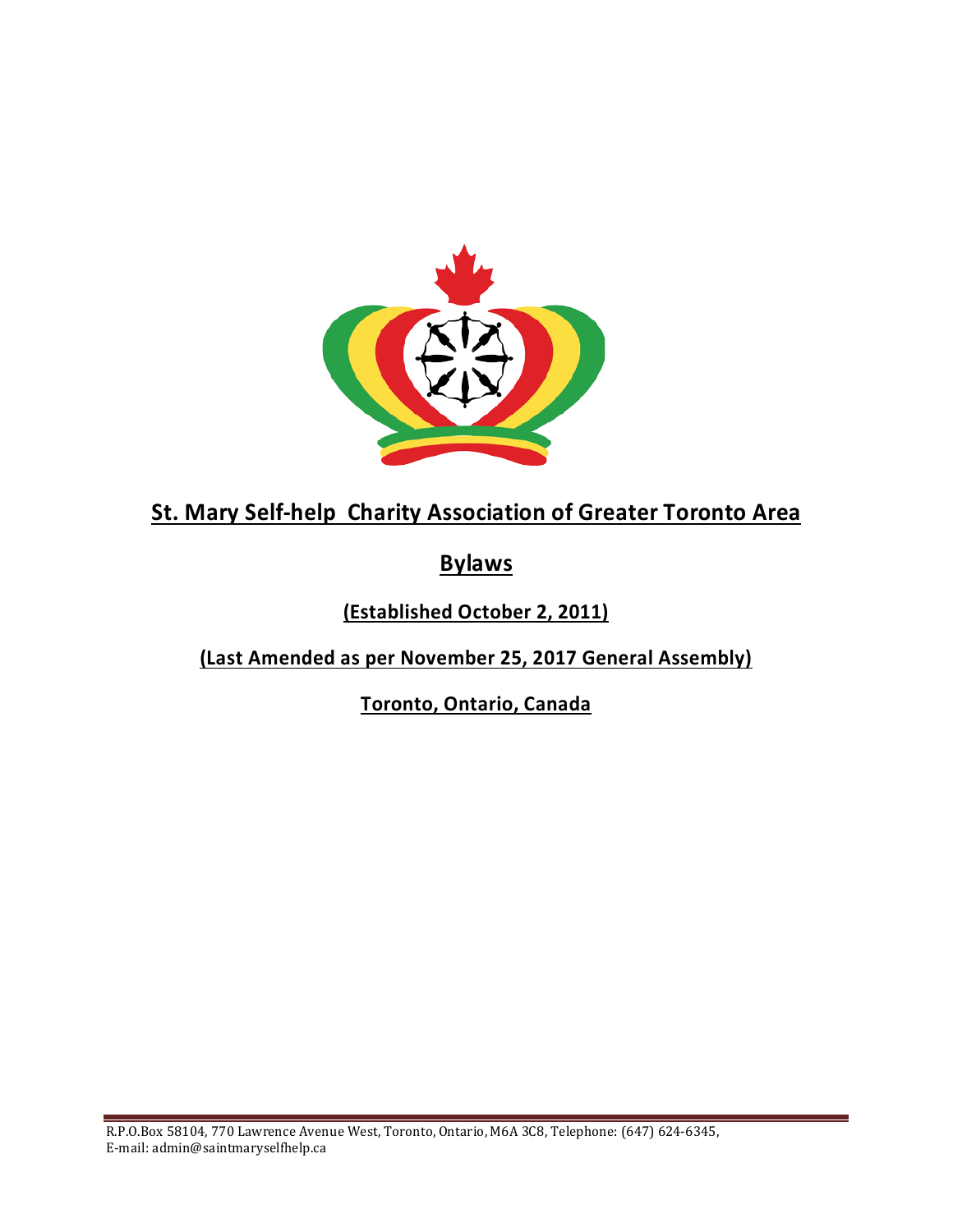# **C O N T E N TS**

| Part II: Self-help Objectives _______________________ Page 4                 |         |
|------------------------------------------------------------------------------|---------|
| PART III: Charity Objectives _________________________ Page 5                |         |
| Part IV: Membership ________________________________ Page 6                  |         |
| Part V: The General Assembly ______________________ Page 7                   |         |
| Part VI: The Council of Elders ________________________ Page 8               |         |
| Part VII: Nominations/Elections Committee _________ Page 8                   |         |
| Part VIII: The Executive Committee _________________ Page 8                  |         |
| <b>Part IX: Duties and Responsibilities</b>                                  |         |
| of the Officers of the Executive Committee __________ Page 9                 |         |
| Part X: Definitions _______________________________ Page 10                  |         |
| Part XI: Establishment ____________________________ Page 10                  |         |
| Part XII: Penalty Clause _________________________ Page 10                   |         |
| Part XIII: Financial Closing Date ___________________ Page 10                |         |
| <b>Part XIV: Amendments</b><br><u> 1980 - Jan Samuel Barbara, poeta esta</u> | Page 11 |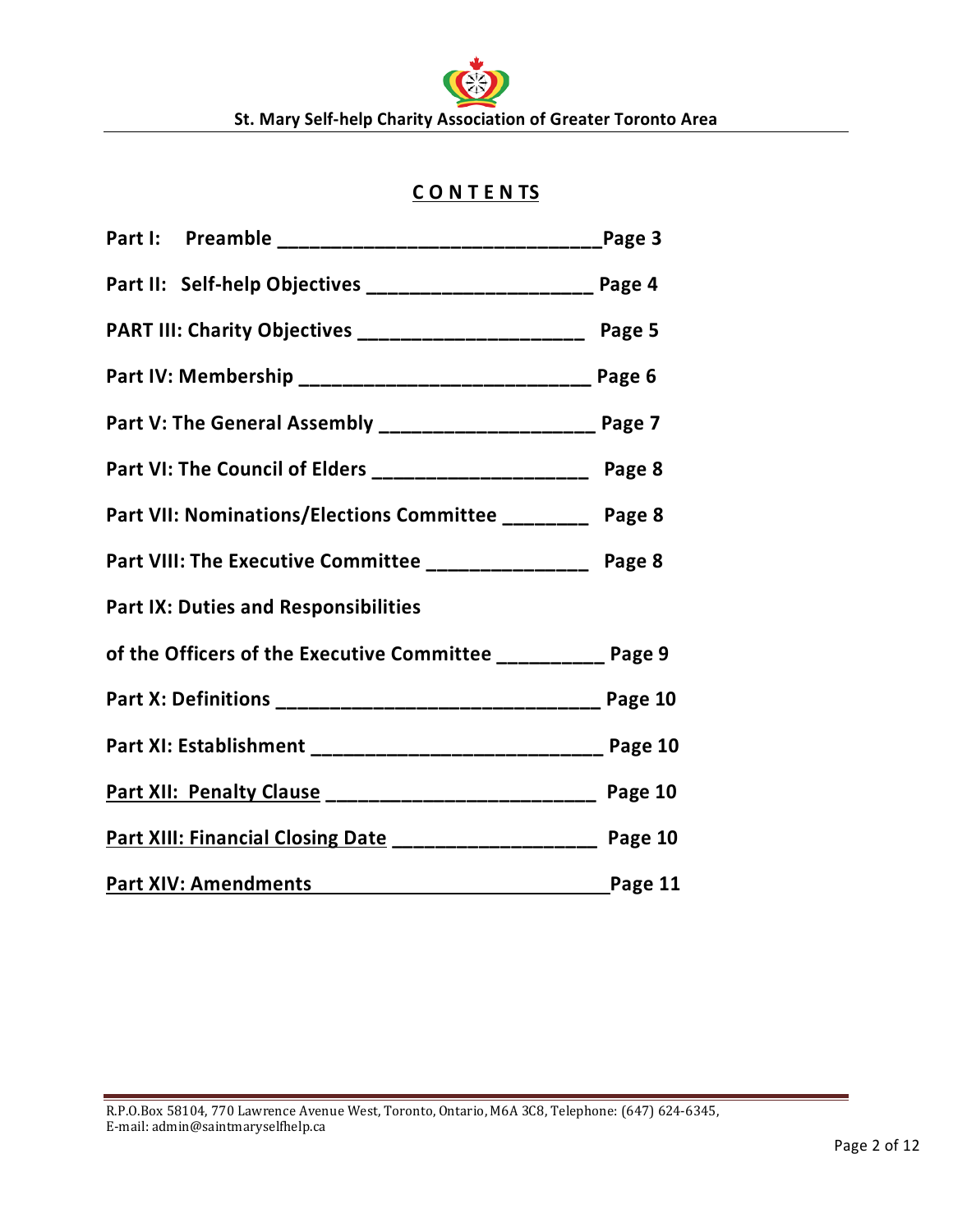# **Part I: Preamble:**

Ethiopian Canadians residing in the Greater Toronto Area having common cherished and compassionate values recognized the need to form an Association that enables them to help each other both in life and in death including helping those unable to help themselves. These noble vision and mission are grounded both in Ethiopian traditional community life and timeless Biblical imperatives.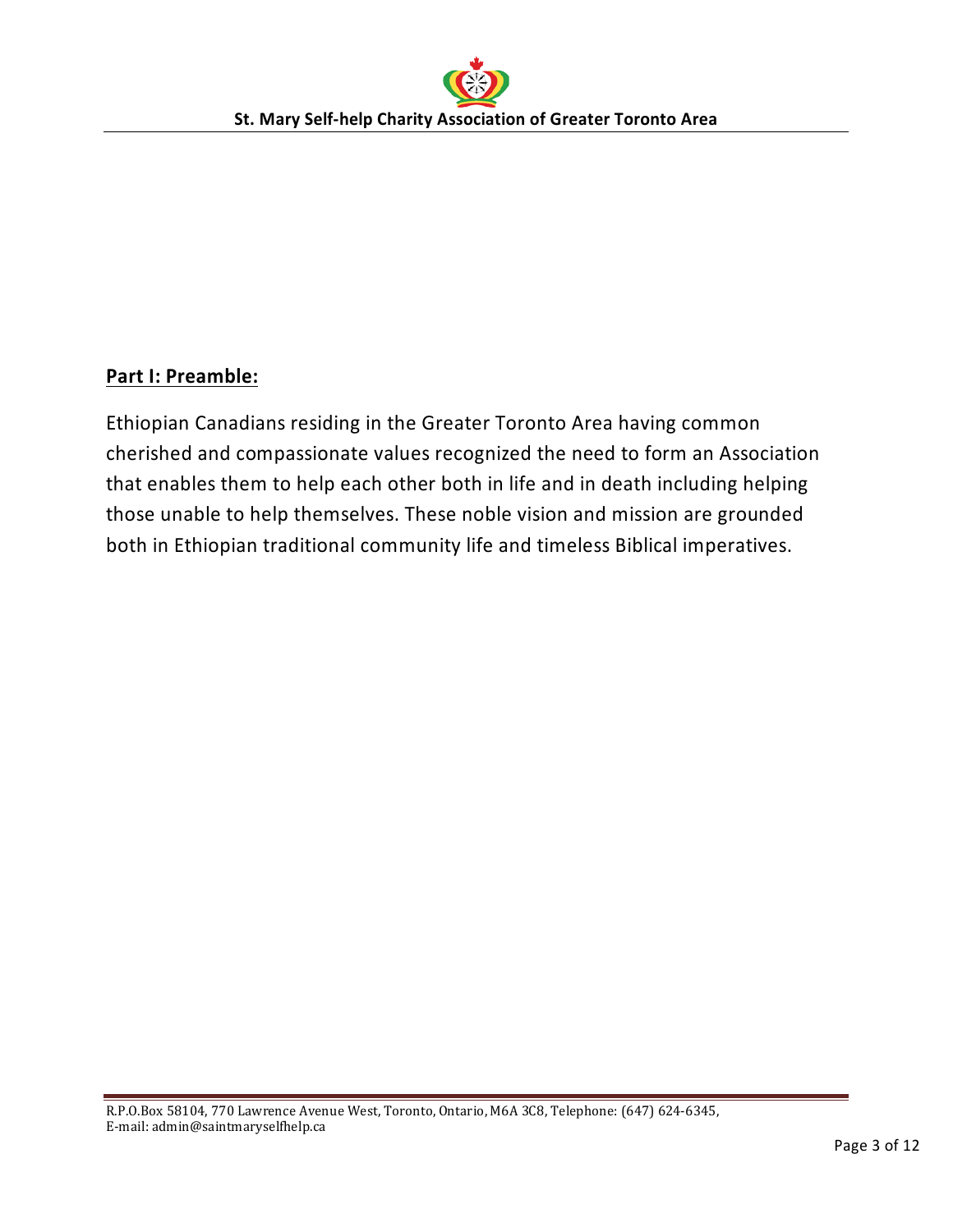## **Part II: Self-help Objectives**:

#### A: In the event of death of a member in good standing:

**Article 2.1**: The Association, in accordance with Article 2.4, 2.5, 2.6 and 2.7 hereunder, will assist in contributing towards funeral/burial expense of a deceased member in good standing (hereafter referred to as member). This contribution shall be made within 48 hours to the designated legal beneficiary of the deceased supported by a legitimate death certificate issued by medical authorities.

**Article 2.2**: The Association will also comfort and extend its condolences to survivors of the deceased member in accordance with Articles 2.8, 2.10 and 2.11.

**Article 2.3**: The Association, through its elder members, will provide counselling and spiritual guidance to survivors of the deceased member.

**Article 2.4**: when a member (i.e. married, single parent, single member or children as per Article 2.5) in good standing is deceased, the Association shall cover the full funeral/burial service expenses up to a maximum of \$12,000.00 including floral and related expenses. If a member is willing to conduct their own funeral arrangement, the Association shall pay an amount equivalent to the cost of a regular funeral arrangement up to a maximum of \$12,000.00 as above to the member spouse or beneficiary designated in the will of the deceased member.

The Funeral/burial service coverage amount will be covered through the following two ways:

- 1. The Association shall pay \$4,500.00 directly from its own account
- 2. The remaining amount (maximum \$7,000.00) to conduct the full funeral service shall be divided equally between members of the Association each time a member is deceased. This will help relieve the financial burden of the Association and will keep the cost down. However, when the Association financial capacity reaches to a fairly stable level and upon mutual agreement among members of the Association, the Association will cover the full funeral expense without the requirement of member's contribution.
- 3. The Association shall make contribution of \$500 to the designated beneficiary to cover floral and related funeral expenses

R.P.O.Box 58104, 770 Lawrence Avenue West, Toronto, Ontario, M6A 3C8, Telephone: (647) 624-6345, E-mail: admin@saintmaryselfhelp.ca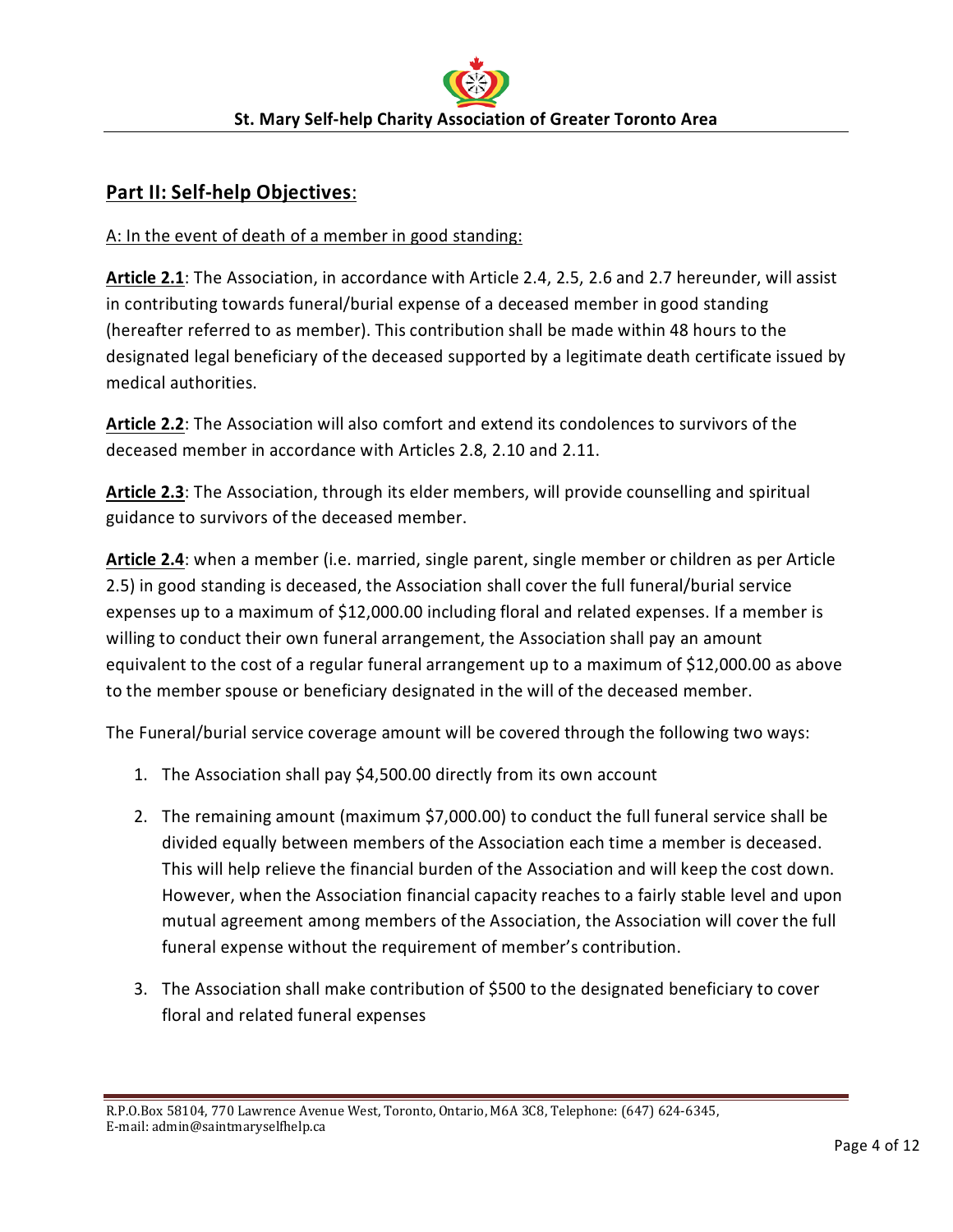**Article 2.5**: When a legal and registered child of a member in good standing who is under 21 years old or a full time student under 25 years of age or disabled is deceased, the Association shall cover the full funeral/burial service expenses up to a maximum of \$12,000.00 including floral and related expenses (Article 2.4 applies).

**Article 2.6**: The Association shall appropriately co-ordinate, cover all related expenses and complete the funeral services provided in **Articles 2.4 & 2.5** only.

**Article 2.7**: Members of the Association are obliged to attend funeral/burial services for the deceased member and make visitations to the home of the deceased according to the instructions that will be provided by the Executive Committee depending on the particular circumstances. However, all members are obliged to attend the burial service of the deceased.

**Article 2.8**: Persons who have paid their initial registration fee and paid their membership fees for at least 6 months are eligible to receive full funeral/burial and related expenses through their designated beneficiary as provided above upon death.

## **PART III: Charity Objectives:**

**Article 3.1**: In keeping with its vision and mission, the Association will assist those who need a helping hand (the homeless, the hungry, the poor, run-away kids etc.) in the community when it is financially capable to do so. The nature of the assistance shall be determined depending on the need of the helpless and their circumstances.

**Article 3.2**: The Association shall make financial and moral support to survivors of the deceased in the community who are financially unable to be members of the Association.

**Article 3.3**: The Association shall welcome and assist Ethiopian newcomers to Canada as they settle in the new country.

**Article 3.4**: The Association, through its spiritual leaders and senior members, shall assist and counsel members of the community in marriage/family conflict resolution and provide sound moral guidance to the youth to reinforce family values.

**Article 3.5**: The Association shall raise its own funds; solicit private and public funding sources in order to carry out its charity objectives.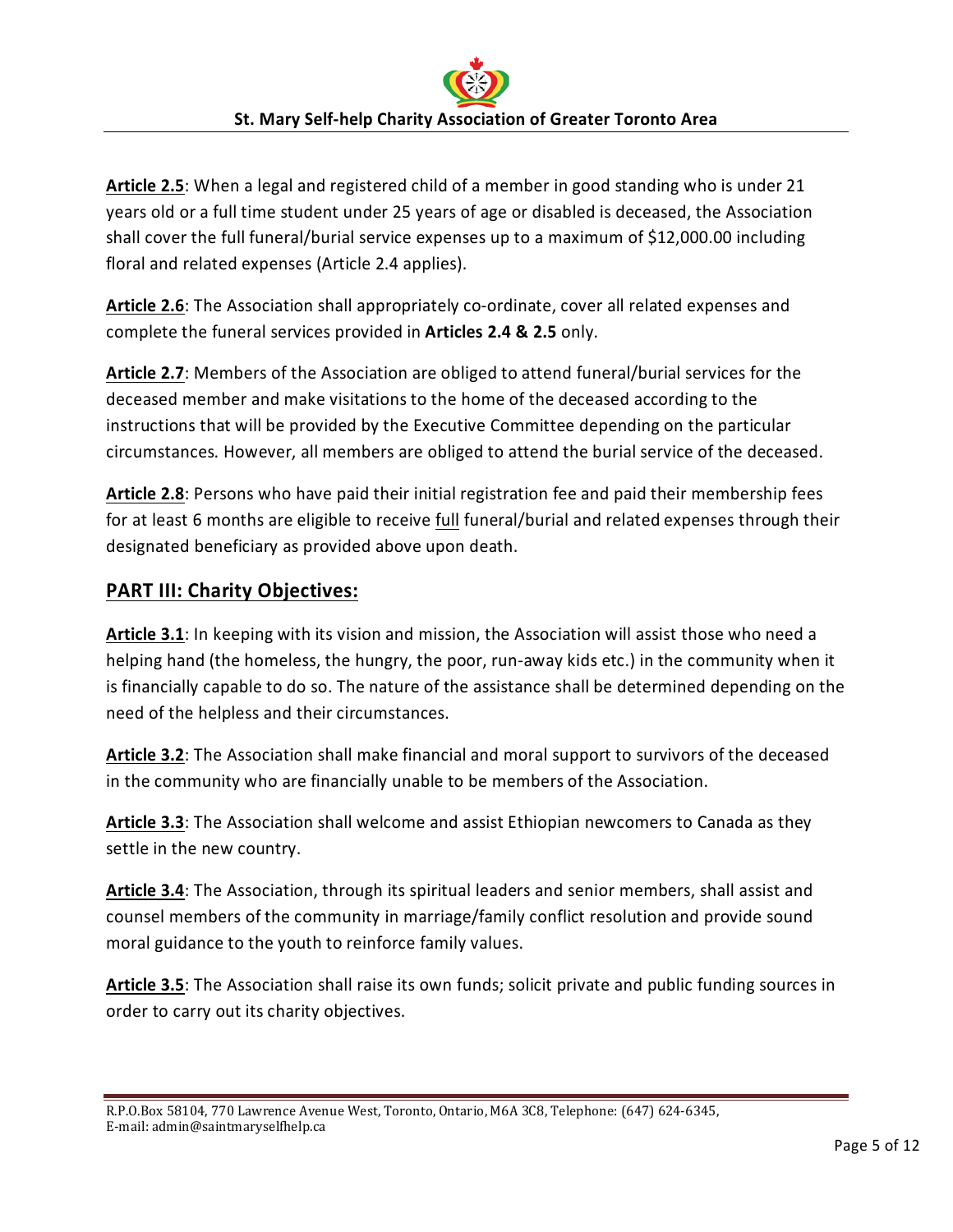#### **Part IV: Membership:**

**Article 4.1**: A legal Canadian Permanent Resident, who abides by the vision and mission of the Association and these bylaws, is between 21 years and 70 years of age is eligible to become a member of the Association. A full time student under 25 years of age and a disabled child are considered as member of a family when registered under a Family or a Single Parent.

Disabled members of registered families are considered as such with no age limitation and the Association shall give the full beneficiaries upon the death of the disabled family members. Families are required to present credible medical certificate to the Association with respect to the disability of the person concerned.

Other criteria for eligibility of membership may be stipulated by the Executive Committee of the Association as deemed necessary to be approved by the General Assembly.

**Article 4.2**: A member in good standing is one who has paid his/her registration fee and made uninterrupted monthly membership fees for at least six months as described in Articles 4.3,4.4 and 4.5 hereunder. A member who fails to pay monthly fees for three consecutive months shall be notified in writing by the Secretary of the Association in order to pay the arrears fees. If the member fails to pay the arrears by the fourth month without notifying his/her difficulties in writing for not being able to make payments, the Association will deem such a member as having willingly decided to leave the Association and is therefore not entitled to the benefits provided in these bylaws in the event he or she becomes deceased.

**Article 4.3**: The initial registration fee for a Family member (i.e. married couples with children) includes the following two components:

- a) \$300.00 plus
- b) 50% of the monthly payment made by a Family member from the date the first Family membership payment started to the time of registration

The monthly membership fee for a married couple with children under 21 years of age or with a full time student (s) under 25 years of age or disabled children is \$25. The monthly membership fee for Family member excluding children is \$20.00. When the marital status of a Family member changes he/she shall pay the required membership fees as stipulated.

R.P.O.Box 58104, 770 Lawrence Avenue West, Toronto, Ontario, M6A 3C8, Telephone: (647) 624-6345, E-mail: admin@saintmaryselfhelp.ca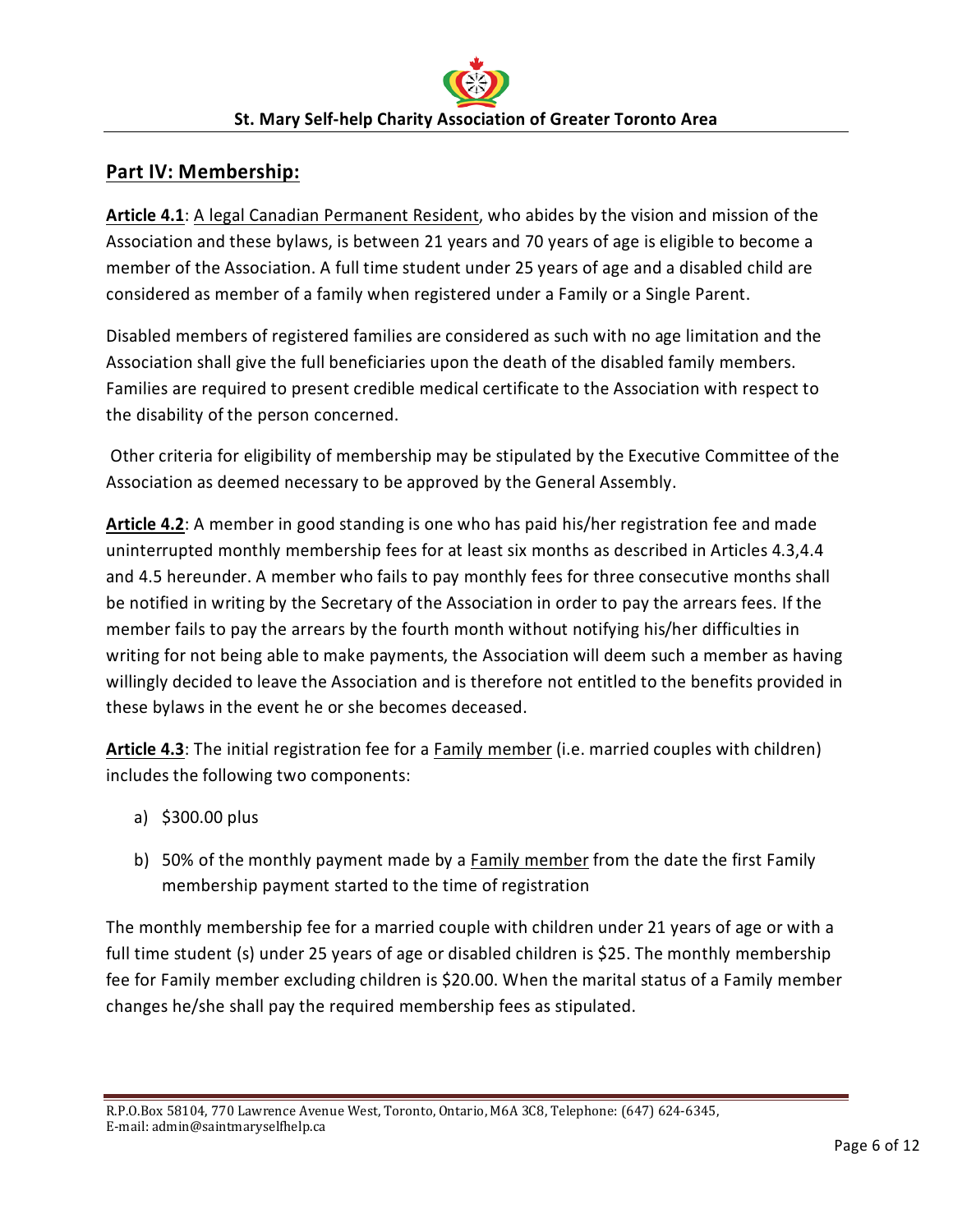**Article 4.4**: The registration fee for a Single Parent with children includes the following:

- a) \$300.00 plus
- b) 50% of the monthly payment made by a Single Parent member from the date the first Single Parent membership payment started to the time of registration

The monthly membership fee for a Single Parent with children under 21 years of age or with a full time student (s) under 25 years of age or disabled children is \$15. When the marital status of a Single Parent member changes (i.e. becomes married), he/she shall pay the required Single Member registration fees and meet membership requirements as stipulated in Article 4.5 and Article 2.8 accordingly in order to be eligible to register as a Family member and to receive full funeral/burial service coverage.

**Article 4.5**: The initial registration fee for a Single member with no children includes the following two components:

- a) \$250.00
- b) 50% of the monthly payment made by a Single member from the date Single membership payment started to the time of registration

The monthly membership fee for a Single member with no children will be \$10. When the marital status of a Single member changes (i.e. becomes married), he/she shall pay the required Single Member registration fees and requirements as stipulated in Article 4.5 and 2.8 accordingly in order to be eligible to register as a Family member and to receive full funeral/burial service coverage.

**Article: 4.6**: All legal children listed by members who under 21 years of age is considered as members of the family. A full time student under 25 years of age and disabled children are considered as member of a family when registered under a family or single parent.

**Article 4.7**: Registration and monthly membership fees may be paid in cash, by check, On Line and by direct deposit to the account of the Association.

**Article 4.8**: In order to avoid late payment and penalty thereof membership fee payments may be made in advance for the whole year, six months or quarterly.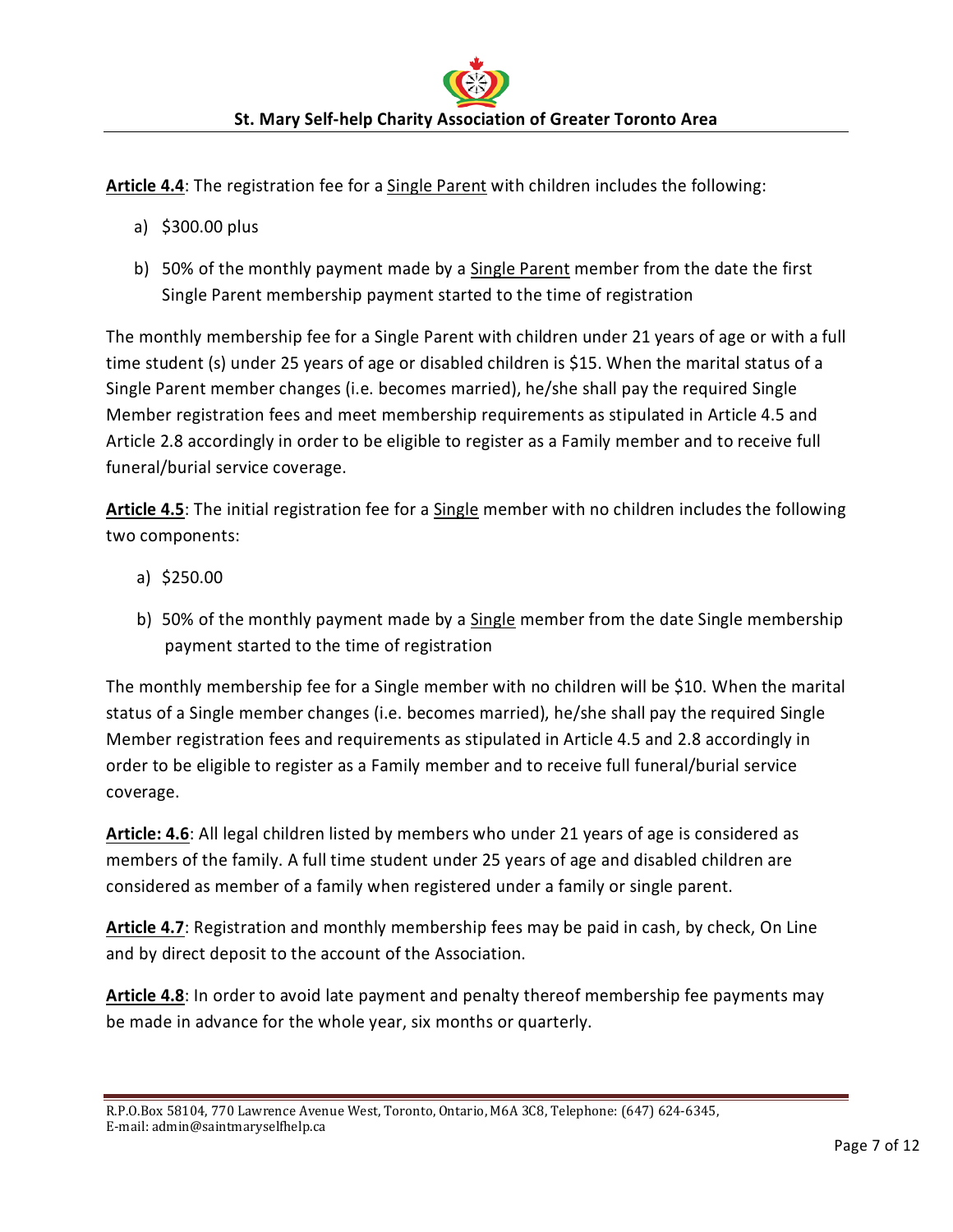**Article 4.9**: Upon meeting all requirements and criteria membership may be approved by the Executive Committee which in due time will communicate to the General Assembly.

## **Part V: The General Assembly:**

**Article 5.1**: The General Assembly is the highest decision making body of the Association.

**Article 5.2**: A gathering of members of the Association may constitute a General Assembly. However, only a simple majority of members in good standing of the Association present can make binding decisions at any General Assembly meeting.

**Article 5:3**: There shall be a mid-year General Assembly and an Annual General Assembly to be announced in writing by the Secretary of the Association indicating the place and time at least 2 weeks in advance of the General Assembly. All members are required to attend the General Assemblies. Those unable to attend due to extenuating circumstances shall inform the Secretary of the Association in writing in advance.

**Article 5:4**: An extra-ordinary General Assembly may be called if 3 members of the Executive Committee make a written request to the President or the Vice President of the Association.

**Article 5.5**: The provisions of the by-laws of the Association can be amended by a General Assembly in which two third of members in good standing are present.

## **Part VI: The Council of Elders:**

**Article 6.1**: The Council of Elders shall be headed by a spiritual advisor and have two other senior members of the Association all elected by the General Assembly every 3 years.

**Article 6:2**: The Council of Elders shall provide appropriate guidance and advice to the Executive Committee and Sub-Committees when necessary in matters related to the proper implementation of the bylaws of the Association consistent with its vision and mission. The Council is accountable to the General Assembly of the Association.

## **Part VII: Nominations/Elections Committee:**

**Article 7.1**: When election of members of the Executive Committee is due, a Nominations Committee consisting 5 members shall be elected in a General Assembly from among the members present.

R.P.O.Box 58104, 770 Lawrence Avenue West, Toronto, Ontario, M6A 3C8, Telephone: (647) 624-6345, E-mail: admin@saintmaryselfhelp.ca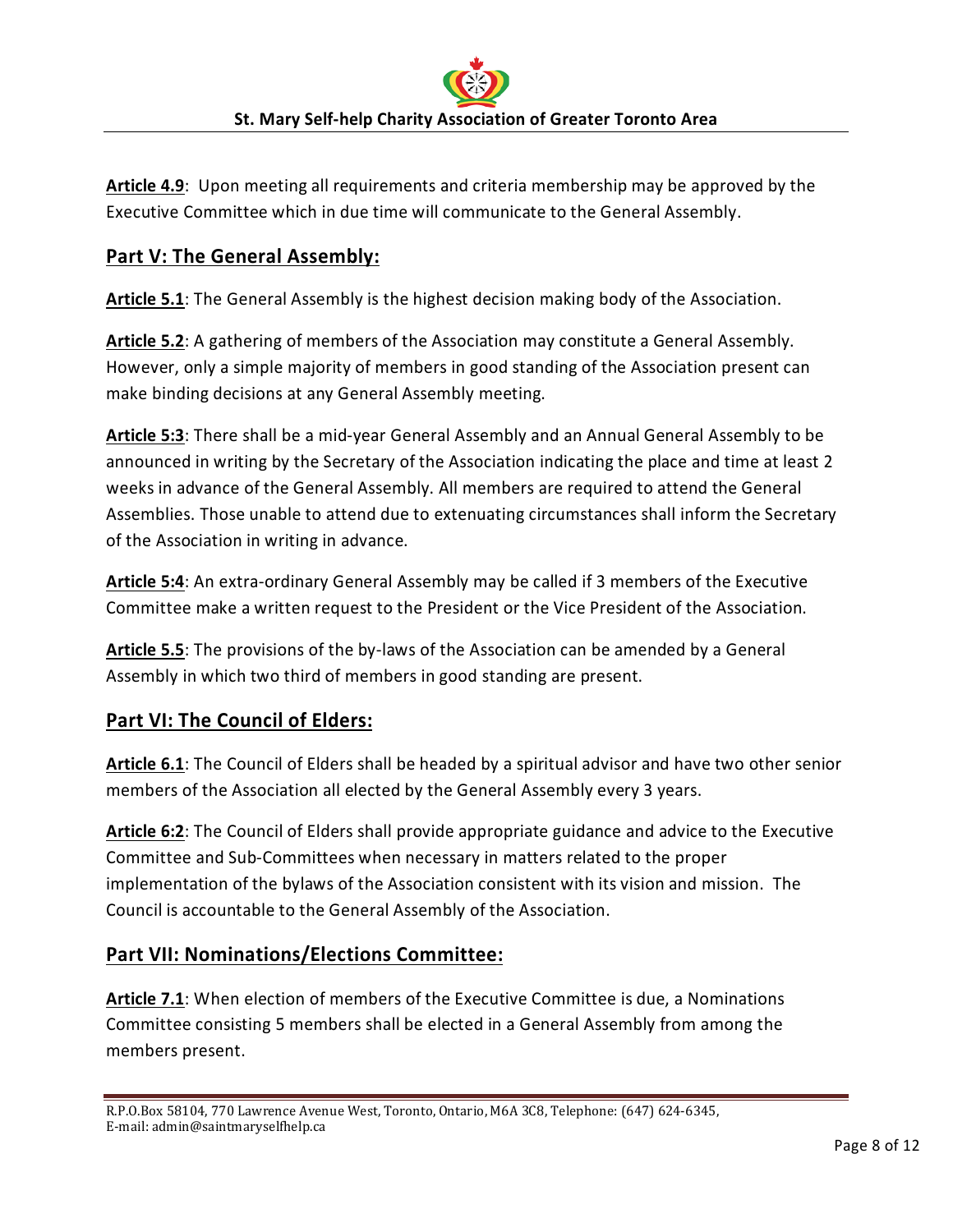**Article 7.2**: The Nominations Committee shall accept nominations from among the members present who meet the eligibility criteria established and provided by the General Assembly.

Article7.3: There shall be a reasonable number of eligible nominees depending on the number of members to be elected. (E.g. five nominees for two to be elected).

**Article 7.4**: Members of the elected Nominations Committee are not eligible to be nominated for the Executive Committee being elected. However, such members are eligible to be nominated in the next election of the Executive Committee.

**Article 7.5**: In the event of a vote count tie during election of members of the Executive Committee, the Nominations Committee shall conduct a second round of voting to break the tie.

**Article 7.6**: The seven nominees with the greater number of votes shall be carefully selected by the Nominations/Elections Committee and the Chairperson of the Committee shall announce the result of the election of members of the Executive Committee to the General Assembly.

## **Part VIII: The Executive Committee:**

**Article 8.1**: The Executive Committee is accountable to the General Assembly by whom it is elected. The Executive Committee shall have 7 members elected among the members in good standing in a General Assembly. The term of service of any member of the Executive Committee shall be 3 years and is eligible for re-election for an additional 3 years only. Two reserve members shall be elected for possible replacement during the term of election.

**Article 8:2**: The officers of the Executive Committee shall be the President, the Vice President, the Treasurer, the Secretary and the Public Relations Officer. The Public Relations Officer shall also be the Chairperson of the Charity Sub-Committee.

**Article 8.3**: The President shall chair all meetings of the Executive Committee. In the absence of the President the Vice President shall chair meetings of the Executive Committee. A quorum of the Executive Committee shall be a simple majority of the members of the Executive Committee.

# **Part IX: Duties and Responsibilities of the Officers of the Executive Committee:**

**Article 9.1**: The President with the members of the Executive Committee shall plan, carry out and ensure the implementation of the objectives of the Association in accordance with the vision, mission, these bylaws and other directives given by the General Assembly. The President is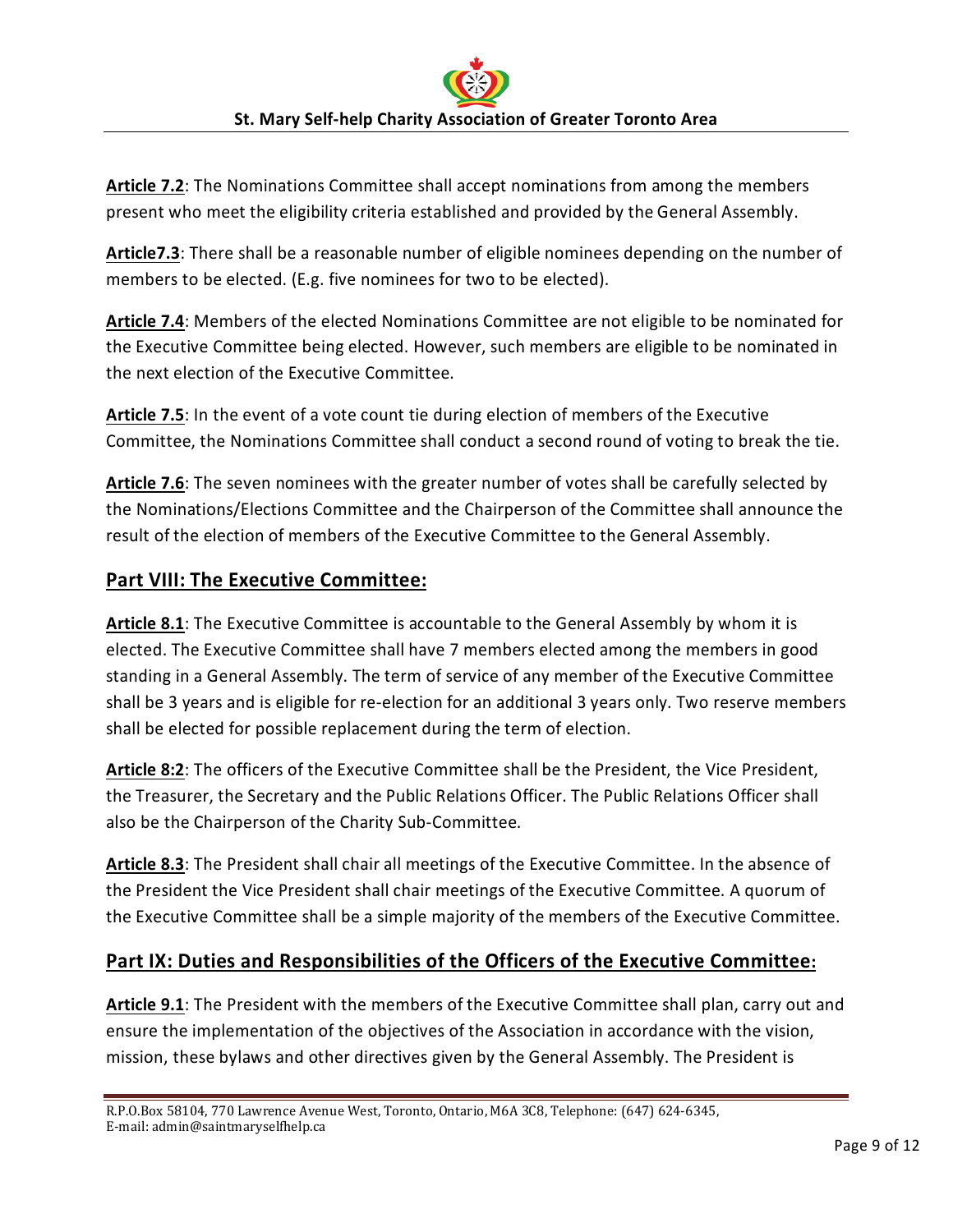responsible and accountable to the proper supervision and co-ordination of the activities of the Association. He/she shall provide an activity report of the Association to the General Assembly at least every six months. The President shall represent the Association in all correspondence and communication with the public and other organizations.

**Article 9.2**: The Vice President will carry out the duties and responsibilities of the President during his/her absence. The Vice President shall also chair the Fundraising sub-committee.

**Article 9.3**: The Treasurer is responsible for collecting all registration and monthly fees from members of the Association and provides proper receipts. He/she shall immediately deposit the fees and other revenues in the account of the Association. The treasurer keeps all financial records and bank statements and shall provide all necessary financial information to the appointed auditor of the Association. The Treasurer shall present a financial report at the midyear and Annual General Assemblies.

**Article 9.4**: The Secretary is responsible to call all Executive Committee meetings and the General Assemblies in accordance with Article 5.3 above. He/she is responsible for recording and keeping the minutes of the General Assembly as well as meetings of the Executive Committee.

**Article 9:5**: The Public Relations Officer is responsible to publicise and advertise the objectives and activities of the Association to the community and the public at large in order to increase and maintain the required level of members in good standing of the Association. He/she shall chair the Charity Sub-Committee and in so doing shall identify and assess charity needs in the community and report to the Executive Committee.

**Article 9.6**: Any two of the following officers of the Association are authorized to operate the bank account of the Association - the President, the Vice President in the President's absence and the Treasurer, the Secretary and the Public Relations Officer.

**Article 9:7**: The various Sub-committees shall be chaired by a member of the Executive Committee. The duties and responsibilities of the various sub-committees shall be approved by the Executive Committee of the Association.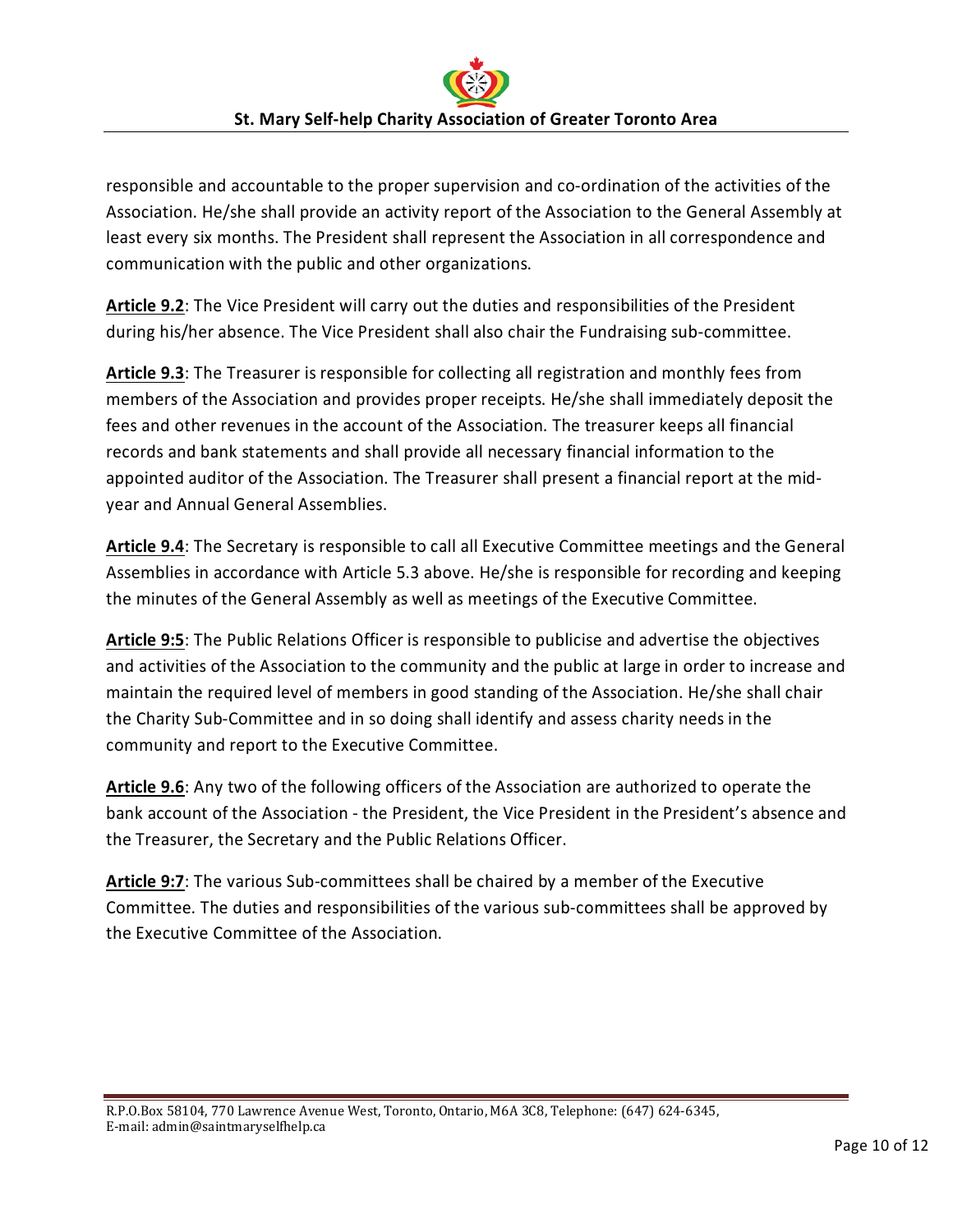#### **Part X: Definitions:**

- Greater Toronto Area includes City of Toronto, Regional Municipalities of Peel, Halton, York and Durham.
- A family consists of a legally bonded father and mother and their biological off springs including legally adopted children.
- A single parent means a father or a mother who brings up his/her children alone.
- Death of a member shall be determined as per legal death certificate issued by a medical doctor/coroner.
- Ethiopian Canadians include Ethiopians who are Permanent Residents of Canada, Canadian citizens of Ethiopian origin and off springs of Canadians of Ethiopian origin and Ethiopian Canadian Permanent Residents.

**Part XI : Establishment:** These Bylaws of St. Mary Self-help Charity Association of Greater Toronto Area are adopted and approved by the General Assembly held on October 2, 2011 in Toronto, Ontario, Canada.

#### **Part XII: Penalty Clause:**

- 1. Membership fee payments **MUST** be made for a whole year or six months in advance.
- 2. Members who do not pay their membership dues for a period of three months shall pay a late payment fee as follows:
	- a. Family (married couples with children) \$20
	- b. Single (single parent with children)\$15
	- c. Single member (without children) \$10
- 3. All members are strictly required to attend the Association General Meeting. Members who do not attend the General Meeting shall pay a fee of \$25.00 for each regular meeting missed.
- 4. Members who do not attend a funeral service of a deceased shall pay a fee of \$50.00 penalty.

## **Part XIII: Financial Closing Date:**

1. Financial closing date for any fiscal year will be March 31.